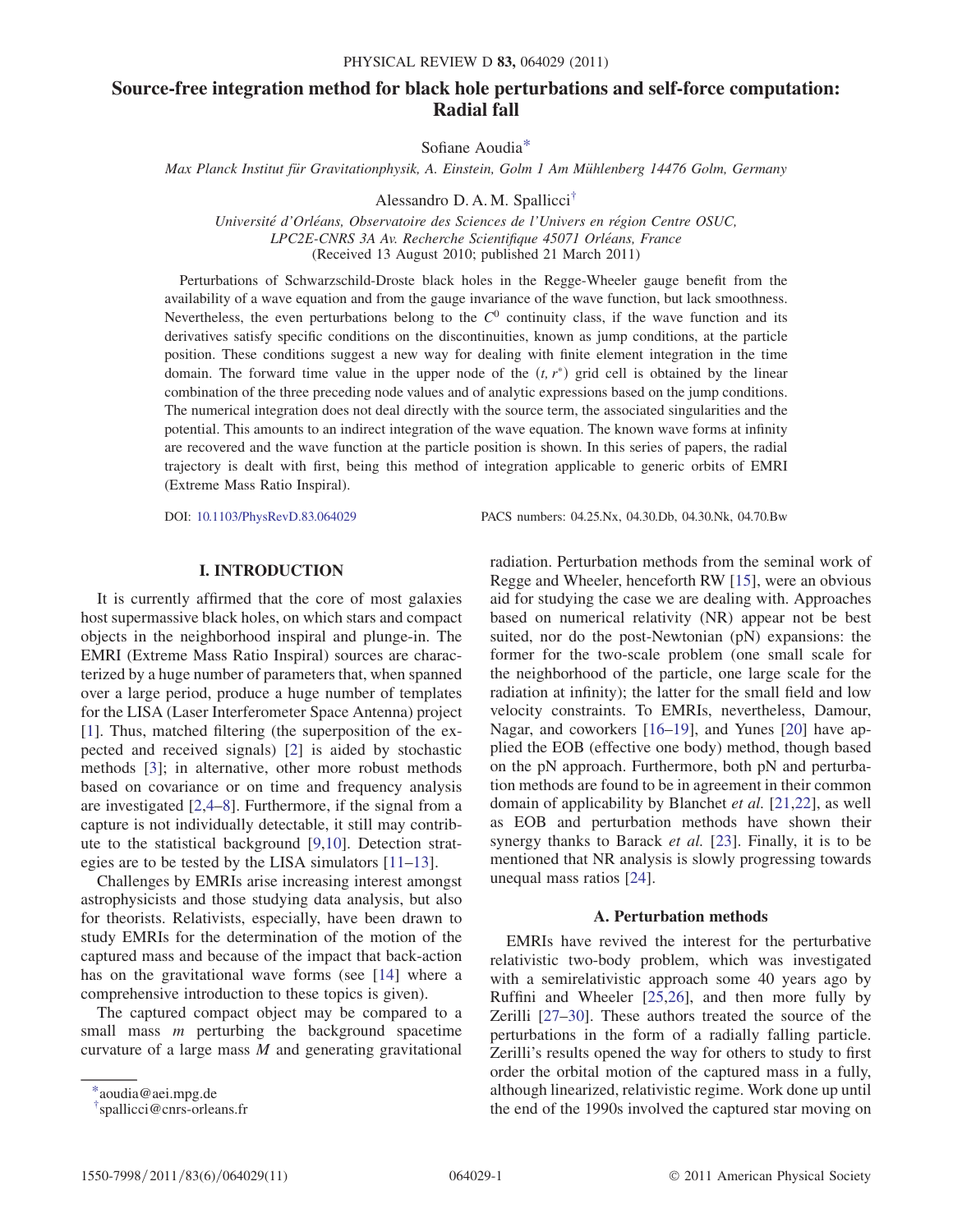the geodesic of the background field and being unaffected by its own mass and the emitted radiation.

We shall refer to the first solution of the Einstein equation as the work of Droste [[31](#page-9-22)[–33\]](#page-10-0) and Schwarzschild [[34\]](#page-10-1), collectively as SD, this double authorship having been justified by the historians, as recalled by Rothman [\[35\]](#page-10-2). Much research has been devoted to the study of SD black hole perturbations in the RW gauge, first in a vacuum [[15\]](#page-9-10), and then by Zerilli in the presence of a source [[27](#page-9-20)[–30\]](#page-9-21). An outflow of publications by Davis, Press, Price, Ruffini and Tiomno [[36](#page-10-3)[–41\]](#page-10-4), but also by individual scholars like Chung [\[42](#page-10-5)], Dymnikova [[43](#page-10-6)] appeared in the 1970s. It was followed by a slowdown in the 1980s and 1990s, with the exception of the forerunners of the Japanese school as Tashiro and Ezawa [\[44\]](#page-10-7), Nakamura with Oohara and Koijma [[45](#page-10-8)] or with Shibata [\[46\]](#page-10-9). The aim of all these authors was to analyze especially the amplitude and spectrum of the radiation emitted by the falling mass. Simulations were performed in frequency domain with the particle falling from infinity. The numerical accuracy was recently improved by Mitsou [\[47\]](#page-10-10). It was in 1997, that a fall from finite distance was analyzed by Lousto and Price [[48](#page-10-11)]. The latter two authors were the first to use a finite difference scheme in time domain [[49](#page-10-12)]. Following on this work, Martel and Poisson [\[50\]](#page-10-13) were able to parametrize the initial conditions reflecting past motion of the particle and resulting into an initial amount of gravitational wave energy. All of this work was carried out in the RW gauge.

It is less than 15 years since we began to have methods for evaluating the back-action for point masses in strong fields thanks to two concurring situations. On one hand, the theorists progressed in understanding radiation reaction and obtained formal prescriptions for its determination. The solution was brought by the self-force equation, first by Mino, Sasaki and Tanaka [\[51\]](#page-10-14), Quinn and Wald [\[52\]](#page-10-15), and later by Detweiler and Whiting [\[53\]](#page-10-16), all various approaches yielding the same formal expression. On the other hand, for the above-mentioned detection of captures, the requirements from LISA posed constraints on the tolerable amount of phase-shift on the wave forms, caused by radiation reaction. This impulse—project oriented—compelled the researchers to turn their efforts in finding an efficient and clear implementation of the prescription made by the theorists. The development was again pursued in perturbation theory. This time, though, the small mass  $m$  is correcting the geodesic equation of motion on a fixed background via a factor  $O(m)$ .

Actually, the advances in the field by e.g. Warburton and Barack [\[54\]](#page-10-17) and in radiation gauge by Keidl *et al.* [\[55\]](#page-10-18) have recently tackled the self-force in Kerr geometry [[56\]](#page-10-19). Such initial results in Kerr geometry do not mean that all major issues in nonrotating black holes have been solved. For instance, the self-consistent evolution of an orbit, along the lines suggested by Gralla and Wald [\[57\]](#page-10-20), is not yet applied even to the simpler case of nonrotating black holes.

# B. A different integration approach

The complexity in assessing the continuity of the perturbations (and the associated numerical computation of derivatives) at the position of the particle, has led Barack and Lousto [[58](#page-10-21)], among other motivations such as the compatibility of the self-force to the (Lorenz-FitzGeraldde Donder) harmonic gauge [\[59–](#page-10-22)[61](#page-10-23)], to convey their efforts to this gauge. This alternative enterprise is by no means priceless, the price being the unavailability of a wave equation like in the RW gauge and of the gauge invariance of the wave function, as determined by Moncrief [\[62\]](#page-10-24). In this context, the recent investigations of a gauge independent form of the self-force [[63](#page-10-25)] may change sensibly the trade-off on the gauge choice.

The choice of a gauge should be suited to the type of problem under scrutiny and thus we do not adopt a position on which gauge should be preferred a priori. We find of some interest to revert a weakness of the RW gauge, namely, the lack of smoothness, into a building tool of a new integration method.

Indeed, we propose herein a finite element method of integration based on the jump conditions that the wave function and its derivatives have to satisfy for the SD black hole perturbations to be continuous at the position of the particle. We first deal with the radial trajectory and the associated even parity perturbations, while in a forthcoming paper [[64](#page-10-26)] we shall present the circular and eccentric orbital cases, referring thus to both odd and even parity perturbations.

Herein, we present a first-order method and show that it suffices to acquire a well-behaved wave function at infinity and at the particle position. However, a higher order scheme has been derived and tested [[65](#page-10-27)].

The main feature of the indirect (-I-) method consists in avoiding the explicit integration of the wave equation (the source term with the associated singularities and the potential) whenever the grid cells are crossed by the particle. Indeed, the information on the wave equation is implicitly given by the jump conditions. Conversely, for cells not crossed by the particle, we retain the classic approach for integrating wave equations [\[49,](#page-10-12)[50\]](#page-10-13), henceforth named LPMP.

For the computation of the back-action, the -I- method ensures a well-behaved wave function at the particle position, since the approach is governed by the theoretical values of the jump conditions.

#### C. Structure of the paper

The structure of the paper is as follows. Section  $\Pi$  is a brief reminder of the formalism on perturbations for a SD black hole in the RW gauge. In Sec. [III](#page-3-0), we give an overview about the jump conditions on the wave function and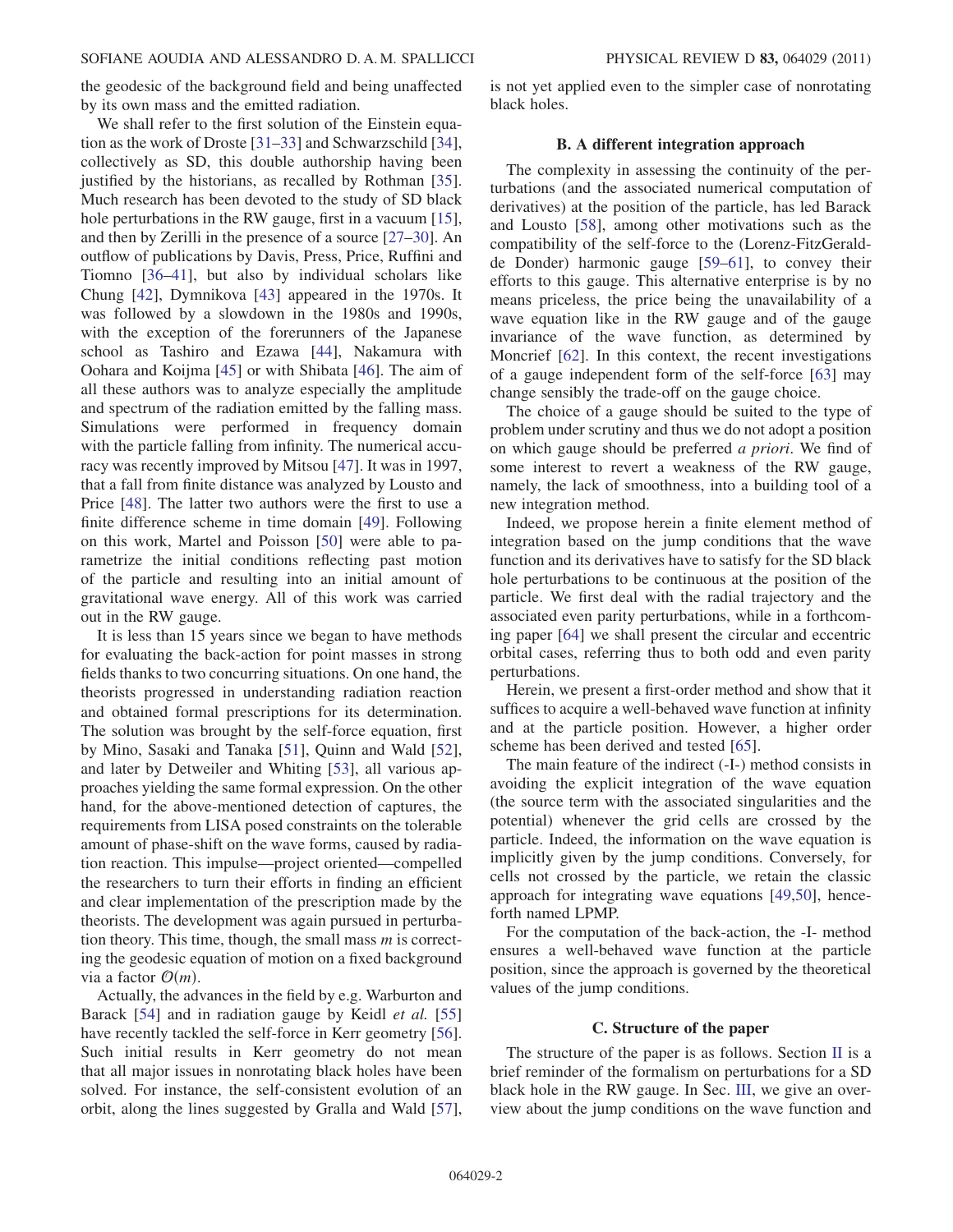its derivatives. In Sec. [IV,](#page-5-0) we introduce the scheme by detailing one of the four physical cases that a particle crossing the mesh cell during its infall may encounter, while for the other three similar cases we simply provide the final result. In Sec. [V](#page-6-0) some wave forms at infinity are shown, discussed and compared to those obtained with the LPMP method. Furthermore, the theoretical and numerical jump conditions at the position of the particle are displayed and commented. In the conclusions, Sec. [VI,](#page-9-23) the perspectives are addressed.

Geometric units  $(G = c = 1)$  are used, unless stated otherwise. The metric signature is  $(-, +, +, +)$ .

#### II. BLACK HOLE PERTURBATIONS

The Zerilli-Moncrief (ZM) equation rules even-parity waves in the presence of a source: a freely falling point particle that generates a perturbation for which the difference from the SD geometry is small. The energymomentum tensor  $T_{\mu\nu}$  is given by the integral of the world line of the particle, the integrand containing a fourdimensional invariant  $\delta$  Dirac distribution for the representation of the point particle trajectory. The vanishing of the covariant divergence of  $T_{\mu\nu}$  is guaranteed by the world line being a geodesic in the background SD geometry, represented by the metric tensor  $g_{\mu\nu}$ . Finally, the complete description of the emitted gravitational waves is given by the symmetric tensor  $h_{\mu\nu} \ll g_{\mu\nu}$ .

The formalism can be summarized as follows. Any symmetric covariant tensor can be expanded in spherical harmonics [\[29](#page-9-24)]. Because of the spherical symmetry of the SD field, the linearized field equations are cast in the form of a rotationally invariant operator on  $h_{\mu\nu}$ . This term is equated to the energy-momentum tensor, also expressed in spherical tensorial harmonics. That is

$$
Q[h_{\mu\nu}] \propto T_{\mu\nu}[\delta(r_u)],\tag{1}
$$

where the  $\delta(r_u)$  Dirac distribution represents the point particle unperturbed trajectory  $r_u$ . The rotational invariance is used to separate out the angular variables in the field equations. For the spherical symmetry of the 2-dimensional manifold on which  $t$ ,  $r$  are constants under rotation in the  $\theta$ ,  $\phi$  sphere, the ten components of the perturbing symmetric tensor transform like three scalars, two vectors and one tensor:

<span id="page-2-0"></span>
$$
h_{tt}, h_{tr}, h_{rr} \qquad (h_{t\theta}; h_{t\phi}), (h_{r\theta}; h_{r\phi}) \qquad \begin{pmatrix} h_{\theta\theta} & h_{\theta\phi} \\ h_{\phi\theta} & h_{\phi\phi} \end{pmatrix}.
$$

In the Regge-Wheeler-Zerilli formalism, the source term for the odd perturbations vanishes for the radial trajectory and, given the rotational invariance through the azimuthal angle, only the index referring to the polar or latitude angle survives. The even perturbations, going as  $(-1)^l$ , are<br>expressed by the following matrix expressed by the following matrix

$$
h_{\mu\nu} = \begin{pmatrix} \left(1 - \frac{2M}{r}\right)H_0^l Y^l & H_1^l Y^l & h_0^l Y^l_{,\theta} & h_0^l Y^l_{,\phi} \\ \text{sym} & \left(1 - \frac{2M}{r}\right)^{-1}H_2^l Y^l & h_1^l Y^l_{,\theta} & h_1^l Y^l_{,\phi} \\ \text{sym} & \text{sym} & r^2 [K^l Y^l + G^l Y^l_{,\theta\theta}] & r^2 G^l (Y^l_{,\theta\phi} - \cot\theta Y^l_{,\phi}) \\ \text{sym} & \text{sym} & r^2 \sin^2\theta \left[K^l + G^l \left(\frac{Y^l_{,\phi\phi}}{\sin^2\theta} + \cot\theta Y^l_{,\theta}\right)\right] \end{pmatrix}, \quad (2)
$$

where  $H_0^1, H_1^1, H_2^1, h_0^1, h_1^1, K^1, G^1$  are functions of  $(t, r)$  and<br>the spherical harmonics  $Y^l$  obviously of  $(\theta, \phi)$ . Two forthe spherical harmonics  $Y^l$  obviously of  $(\theta, \phi)$ . Two formalisms describe the evolution of the perturbations in terms of a single wave function and a single wave equation. One, due to Moncrief [\[62\]](#page-10-24), gauge invariant and developed about a 3-geometry of a  $t = constant$  hypersurface, refers solely to the  $H_2^l$ ,  $K^l$ ,  $G^l$ ,  $h_1^l$ , perturbations. The other, due to Zerilli [[26](#page-9-19)[–29\]](#page-9-24), uses the RW gauge  $G^l = h_0^l = h_1^l = 0$ . In the RW gauge, the Moncrief wave function is given by the RW gauge, the Moncrief wave function is given by

$$
\Psi_l(t,r) = \frac{r}{\lambda + 1} \left[ K^l + \frac{r - 2M}{\lambda r + 3M} \left( H_2^l - r \frac{\partial K^l}{\partial r} \right) \right], \quad (3)
$$

where the Zerilli [\[28](#page-9-25)] normalization is used for  $\Psi_l$ . The dimension of the wave function is such that the energy is proportional to  $\int_0^\infty \dot{\Psi}^2 dt$ . Finally, the wave equation is given by

<span id="page-2-1"></span>
$$
\frac{\partial^2 \Psi^l(t,r)}{\partial r^{*2}} - \frac{\partial^2 \Psi^l(t,r)}{\partial t^2} - V^l(r)\Psi^l(t,r) = S^l(t,r), \quad (4)
$$

where  $r^* = r + 2M \ln(r/2M - 1)$  is the tortoise coordinate. The potential  $V^l(r)$  is expressed by nate. The potential  $V^l(r)$  is expressed by

$$
V^{l}(r) = \left(1 - \frac{2M}{r}\right)
$$
  
 
$$
\times \frac{2\lambda^{2}(\lambda + 1)r^{3} + 6\lambda^{2}Mr^{2} + 18\lambda M^{2}r + 18M^{3}}{r^{3}(\lambda r + 3M)^{2}},
$$
 (5)

being  $\lambda = 1/2(l - 1)(l + 2)$ . The source  $S^l(t, r)$  includes the derivative of the Dirac distribution, which appears in the derivative of the Dirac distribution, which appears in the process of building a single wave equation out of the seven even linearized wave equations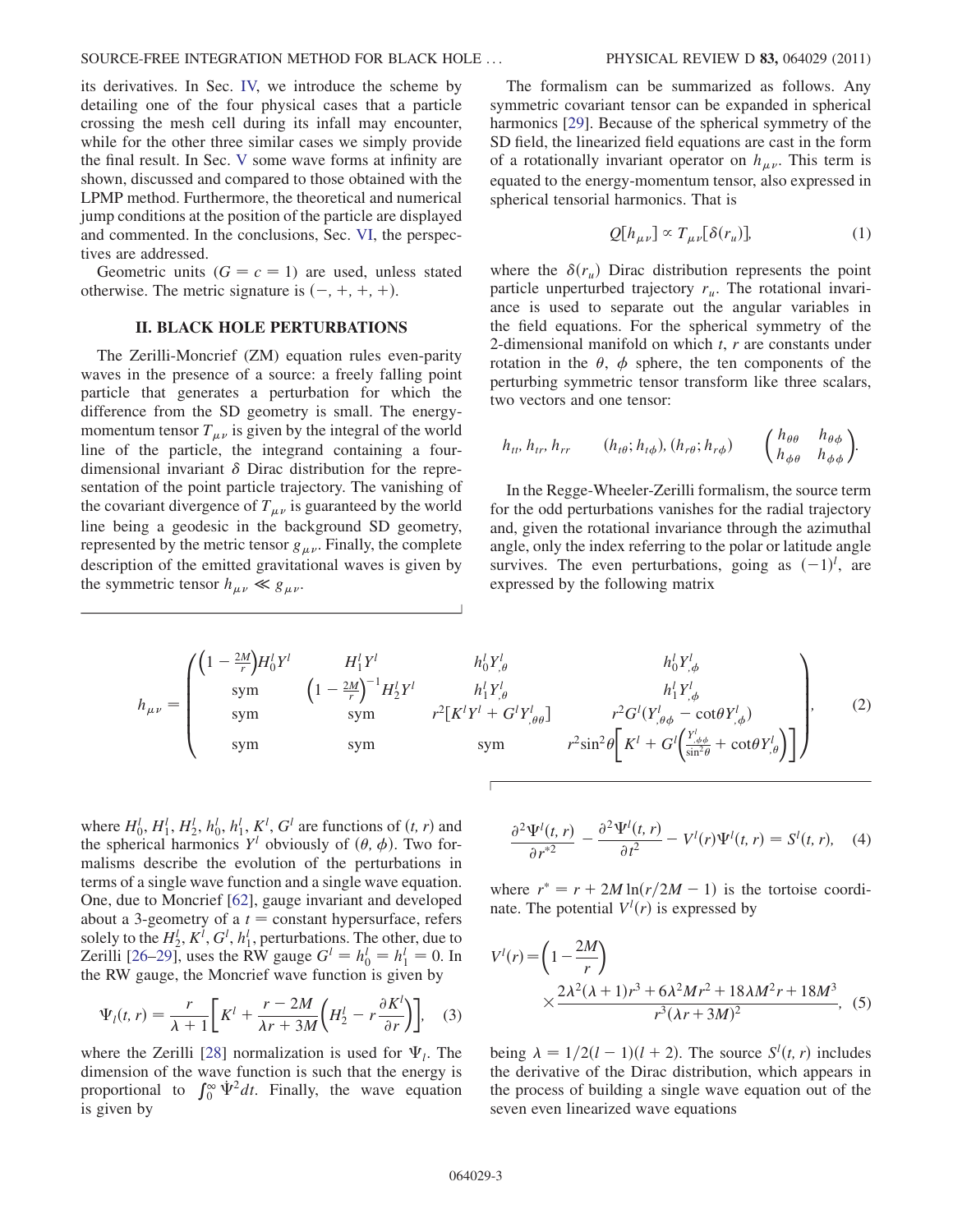<sup>2</sup>MÞ

$$
S^{l} = \frac{2(r - 2M)\kappa}{r^{2}(\lambda + 1)(\lambda r + 3M)} \left\{ \frac{r(r - 2M)}{2U^{0}} \delta^{l}[r - r_{u}(t)] - \left[ \frac{r(\lambda + 1) - 3M}{2U^{0}} - \frac{3MU^{0}(r - 2M)^{2}}{r(\lambda r + 3M)} \right] \delta[r - r_{u}(t)] \right\},
$$
\n(6)

 $U^0 = \sqrt{1 - 2M/r_{u0}}/(1 - 2M/r_u)$  being the time component of the 4-velocity and  $\kappa = 4m\sqrt{(2l+1)\pi}$ . The trajection nent of the 4-velocity and  $\kappa = 4m\sqrt{(2l+1)\pi}$ . The trajectory in the unperturbed SD metric  $r_1(t)$  assumes different tory in the unperturbed SD metric  $r_u(t)$  assumes different forms according to the initial conditions. For the radial infall of a particle starting from rest at finite distance  $r_{u0}$ ,  $r<sub>u</sub>(t)$  is the inverse function of

$$
\frac{t(r_u)}{2M} = \sqrt{1 - \frac{2M}{r_{u0}}} \sqrt{1 - \frac{r_u}{r_{u0}}} \left(\frac{r_{u0}}{2M}\right) \left(\frac{r_u}{2M}\right)^{1/2} + 2 \arctanh\left(\frac{\sqrt{\frac{2M}{r_u} - \frac{2M}{r_{u0}}}}{\sqrt{1 - \frac{2M}{r_{u0}}}}\right) + \sqrt{1 - \frac{2M}{r_{u0}}} \left(1 + \frac{4M}{r_{u0}}\right) \times \left(\frac{r_{u0}}{2M}\right)^{3/2} \arctan\left(\sqrt{\frac{r_{u0}}{r}} - 1\right) \tag{7}
$$

where  $E = \sqrt{1 - 2M/r_{u0}}$ .<br>For an infalling mass fr

For an infalling mass from infinity at zero velocity, the energy radiated to infinity for all modes [\[37](#page-10-28)] is given by (in physical units)

$$
\sum_{l} E_{\text{rad}}^{l} = 0.0104 \frac{m^2 c^2}{M},\tag{8}
$$

while most of the energy is emitted below the frequency

$$
f_m = 0.08 \frac{c^3}{GM}.\tag{9}
$$

Up to 94% of the energy is radiated between 8M and 2M and 90% of it in the quadrupole mode. Obviously the above expressions would sensibly vary in case of an initial relativistic velocity.

For the SD black hole perturbations, there have been successive corrections of the basic equations, the last being pointed out by Sago, Nakano and Sasaki [[66](#page-10-29)]. Sago et al. have corrected the ZM equations (a minus sign missing in all right-hand side terms) but introduced a wrong definition of the scalar product leading to errors in the coefficients of the energy-momentum tensor [\[67\]](#page-10-30). The expressions herein correspond to those in [\[68\]](#page-10-31), where some of the errors of previously published literature on radial fall are indicated.

#### III. THE JUMP CONDITIONS

<span id="page-3-0"></span>It has been indicated by two different heuristic arguments [\[69](#page-10-32)[,70\]](#page-10-33) that even metric perturbations, for radial fall in the RW gauge, should belong to the  $C^0$  continuity class at the position of the particle. One argument [[69](#page-10-32)] is based on the integration in  $r$  of the Hamiltonian constraint, which is the *tt* component of the Einstein equations (Eq. (C7a) in [\[30](#page-9-21)]); the other [[70](#page-10-33)] on the structure of selected even perturbation equations. Following the latter, Lousto and Nakano evince the continuity of the even perturbations and afterwards impose such continuity to derive the jump conditions on the wave function and its derivatives for  $l = 2$ , notably starting from the ZM equation.

In this section, we instead provide an analysis vis  $\dot{a}$  vis the jump conditions that the wave function and its derivatives have to satisfy for guaranteeing the continuity of the perturbations at the position of the particle. This approach [\[71\]](#page-10-34) is based on the solutions of the ZM equation, not on the equation itself. The jump conditions found herein are applicable to all modes. Incidentally, the jump conditions were previously mentioned by Sopuerta and Laguna [[72\]](#page-10-35), Haas [[73](#page-10-36)], and Field et al. [\[74\]](#page-10-37) in a different context. In the forthcoming paper [[64](#page-10-26)], the jump conditions for generic orbits are based on the analysis of the odd and even wave equations and are determined despite the lack of continuity of the perturbations.

In the radial case, only three independent perturbations survive, namely  $K^l$ ,  $H_0^l = H_2^l$ ,  $H_1^l$ . The inverse relations for those perturbations as functions of the wave function and its those perturbations, as functions of the wave function and its derivatives, are given by (we drop henceforth the  $l$  index)

$$
K = \frac{6M^2 + 3M\lambda r + \lambda(\lambda + 1)r^2}{r^2(\lambda r + 3M)}\Psi + \left(1 - \frac{2M}{r}\right)\Psi_{,r}
$$

$$
-\frac{\kappa U^0(r - 2M)^2}{(\lambda + 1)(\lambda r + 3M)r}\delta,
$$
(10)

<span id="page-3-2"></span>
$$
H_2 = -\frac{9M^3 + 9\lambda M^2r + 3\lambda^2Mr^2 + \lambda^2(\lambda + 1)r^3}{r^2(\lambda r + 3M)^2} \Psi + \frac{3M^2 - \lambda Mr + \lambda r^2}{r(\lambda r + 3M)} \Psi_{,r} + (r - 2M)\Psi_{,rr} + \frac{\kappa U^0(r - 2M)(\lambda^2r^2 + 2\lambda Mr - 3Mr + 3M^2)}{r(\lambda + 1)(\lambda r + 3M)^2} \delta - \frac{\kappa U^0(r - 2M)^2}{(\lambda + 1)(\lambda r + 3M)} \delta',
$$
(11)

$$
H_1 = \frac{\lambda r^2 - 3M\lambda r - 3M^2}{(r - 2M)(\lambda r + 3M)} \Psi_{,t} + r\Psi_{,tr}
$$

$$
- \frac{\kappa U^0 \dot{z}_u (\lambda r + M)}{(\lambda + 1)(\lambda r + 3M)} \delta + \frac{\kappa U^0 \dot{z}_u r(r - 2M)}{(\lambda + 1)(\lambda r + 3M)} \delta', \qquad (12)
$$

<span id="page-3-1"></span>where  $\delta = \delta[r - r_u(t)]$  and  $\delta' = \delta'[r - r_u(t)]$ .<br>From the visual inspection of the ZM wave equals

From the visual inspection of the ZM wave equation ([4\)](#page-2-1), it is evinced that the wave function  $\Psi$  is of  $C^{-1}$  continuity class, since the second derivative of the wave function is proportional to the first derivative of the Dirac distribution (incidentally, the concept of  $C^{-1}$  continuity class element, like a Heaviside step distribution, may be pragmatically introduced as an element of a class of functions which after integration transforms into an element belonging to the  $C<sup>0</sup>$  class of functions). Thus, the wave function and its derivatives can be written as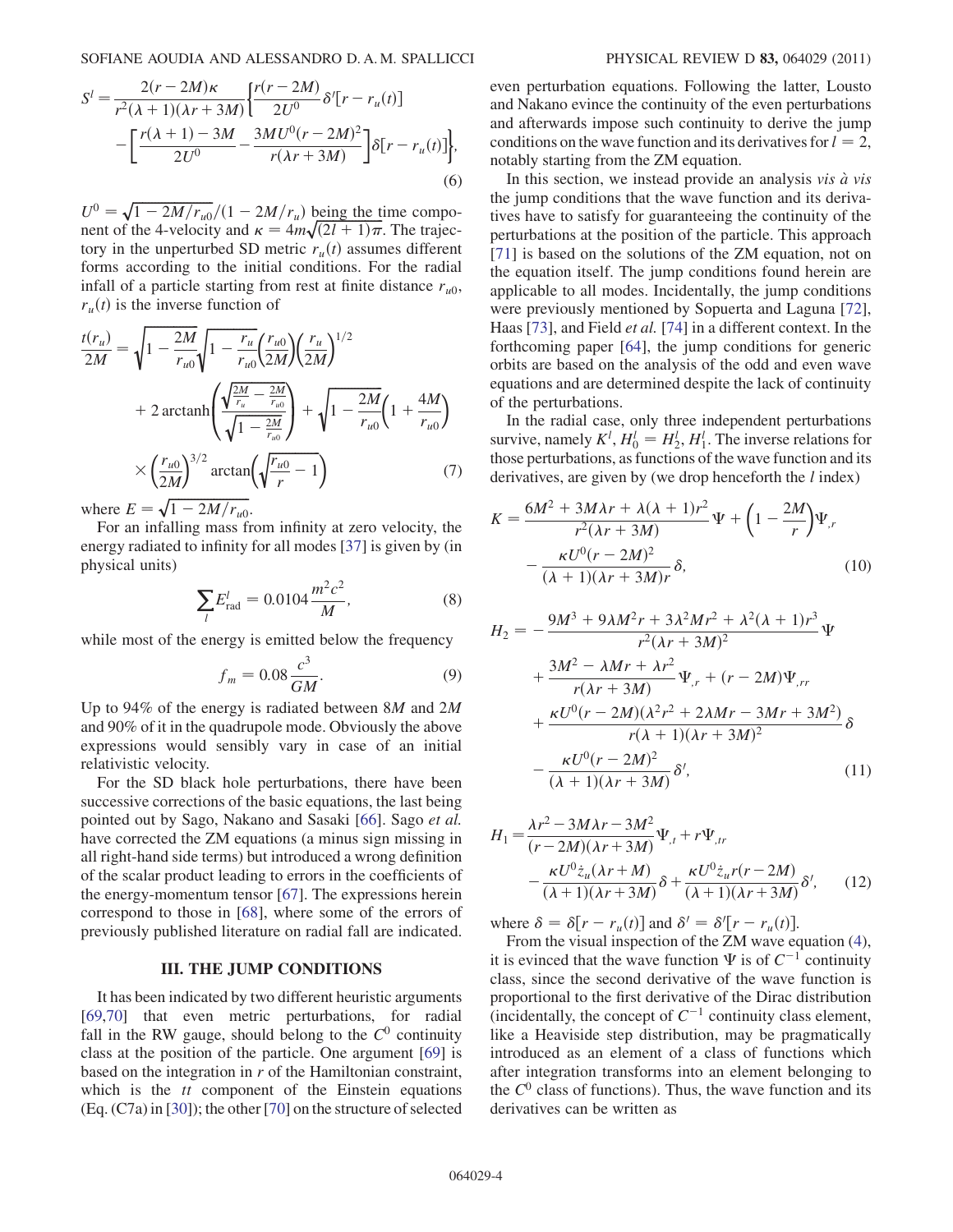<span id="page-4-0"></span>SOURCE-FREE INTEGRATION METHOD FOR BLACK HOLE ... PHYSICAL REVIEW D 83, 064029 (2011)

$$
\Psi = \Psi^+(t, r)\Theta_1 + \Psi^-(t, r)\Theta_2, \tag{13}
$$

$$
\Psi_{,r} = \Psi_{,r}^+ \Theta_1 + \Psi_{,r}^- \Theta_2 + (\Psi^+ - \Psi^-)\delta, \qquad (14)
$$

$$
\Psi_{,rr} = \Psi_{,rr}^+ \Theta_1 + \Psi_{,rr}^- \Theta_2 + (\Psi_{,r}^+ - \Psi_{,r}^-) \delta + (\Psi^+ - \Psi^-)_{r_u} \delta',
$$
\n(15)

<span id="page-4-1"></span>
$$
\Psi_{,t} = \Psi_{,t}^+ \Theta_1 + \Psi_{,t}^- \Theta_2 - (\Psi^+ - \Psi^-) \dot{r}_u \delta, \qquad (16)
$$

$$
\Psi_{,tr} = \Psi_{,tr}^+ \Theta_1 + \Psi_{,tr}^- \Theta_2 + (\Psi_{,t}^+ - \Psi_{,t}^-) \delta
$$
  
 
$$
-(\Psi^+ - \Psi^-)_{r_u} \dot{r}_u \delta', \tag{17}
$$

where  $\Theta_1 = \Theta[r - r_u(t)]$ , and  $\Theta_2 = \Theta[r_u(t) - r]$  are two<br>Heaviside step distributions. For Eqs. (15) and (17), a prop-Heaviside step distributions. For Eqs. ([15](#page-4-0)) and ([17](#page-4-1)), a property of the Dirac delta distribution at the position of the particle, namely  $f(r)\delta'[r-r_u(t)] = f|_{r_u(t)}\delta'[r-r_u(t)] -$ <br> $f'|_{u \in \delta[r-r_u(t)]}$  has been used  $f'|_{r_u(t)} \delta[r - r_u(t)]$ , has been used.<br>The wave function W and if

The wave function  $\Psi$  and its derivatives are to be replaced in Eqs.  $(10)$  $(10)$  $(10)$ – $(12)$ . At the position of the particle, it is wished that the combination of all discontinuities renders the perturbations of  $C^0$  class. Thus, the coefficients of  $\Theta_1$  must be equal to the coefficients of  $\Theta_2$ , while the coefficients of  $\delta$  and  $\delta'$  must vanish separately. To this end, the perturbations are expressed in an implicit form

$$
K = f_1(r)\Psi + f_2(r)\Psi_{,r} + f_3(r)\delta,
$$
 (18)

<span id="page-4-4"></span><span id="page-4-3"></span>
$$
H_2 = f_4(r)\Psi + f_5(r)\Psi_{,r} + f_6(r)\Psi_{,rr} + f_7(r)\delta + f_8(r)\delta',
$$
\n(19)

$$
H_1 = f_9(r)\Psi_{,t} + f_{10}(r)\Psi_{,tr} + f_{11}(r)\delta + f_{12}(r)\delta', \tag{20}
$$

<span id="page-4-2"></span>where the definitions of the  $f$  functions may be easily drawn by visual inspection of Eqs.  $(10)$  $(10)$  $(10)$ – $(12)$ . The jump conditions are obtained via Eq. ([18](#page-4-2))

<span id="page-4-8"></span>
$$
(\Psi^+ - \Psi^-)_{r_u} = -\frac{f_3}{f_2},\tag{21}
$$

$$
(\Psi_{,r}^{+} - \Psi_{,r}^{-})_{r_u} = \frac{f_1 f_3}{f_2^2},
$$
\n(22)

<span id="page-4-9"></span><span id="page-4-5"></span>via Eq. ([19](#page-4-3))

$$
(\Psi^+ - \Psi^-)_{r_u} = -\frac{f_8}{f_6},\tag{23}
$$

$$
(\Psi_{,r}^{+} - \Psi_{,r}^{-})_{r_u} = \frac{1}{f_6} \left( \frac{f_5 f_8}{f_6} - f_7 + f_{8,r} - \frac{f_{6,r} f_8}{f_6} \right), \quad (24)
$$

<span id="page-4-7"></span><span id="page-4-6"></span>and finally via Eq. ([20](#page-4-4))

$$
(\Psi^+ - \Psi^-)_{r_u} = \frac{f_{12}}{\dot{r}_u f_{10}}.
$$
 (25)

The jump conditions set by Eqs.  $(21)$ ,  $(23)$  $(23)$  $(23)$ , and  $(25)$ , are equivalent, as those set by Eqs. [\(22\)](#page-4-8) and ([24\)](#page-4-9). The equivalence shows the consistency of the conditions and the compliance to the continuity requirement. The first  $t$ , second  $r$ , second mixed  $t$ ,  $r$  derivative jump conditions (coming from  $H_2$  and  $H_1$ ) are given by

$$
(\Psi_{,rr}^{+} - \Psi_{,rr}^{-})_{r_u} = -\frac{f_4(\Psi^{+} - \Psi^{-}) + f_5(\Psi_{,r}^{+} - \Psi_{,r}^{-})}{f_6},\qquad(26)
$$

$$
(\Psi_{,t}^{+} - \Psi_{,t}^{-})_{r_u} = \frac{d(\Psi^{+} - \Psi^{-})}{dt} - (\Psi_{,r}^{+} - \Psi_{,r}^{-})\dot{r}_u
$$
  
= 
$$
\frac{(f_9 - f_{10,r})\dot{r}_u(\Psi^{+} - \Psi^{-}) - f_{11} + f_{12,r}}{f_{10}},
$$
(27)

$$
(\Psi_{,tr}^{+} - \Psi_{,tr}^{-})_{r_u} = -\frac{f_9(\Psi_{,t}^{+} - \Psi_{,t}^{-})}{f_{10}}.
$$
 (28)

In explicit form, the jump conditions become

$$
\overline{(\Psi^+ - \Psi^-)_{r_u}} = \frac{\kappa E r_u}{(\lambda + 1)(3M + \lambda r_u)},\tag{29}
$$

$$
(\Psi_{,r}^{+} - \Psi_{,r}^{-})_{r_u} = \frac{\kappa E[6M^2 + 3M\lambda r_u + \lambda(\lambda + 1)r_u^2]}{(\lambda + 1)(2M - r_u)(3M + \lambda r_u)^2},
$$
\n(30)

<span id="page-4-10"></span>
$$
(\Psi_{,rr}^{+} - \Psi_{,rr}^{-})_{r_u} = -\frac{\kappa E[3M^3(5\lambda - 3) + 6M^2\lambda(\lambda - 3)r_u + 3M\lambda^2(\lambda - 1)r_u^2 - 2\lambda^2(\lambda + 1)r_u^3]}{(\lambda + 1)(2M - r_u)^2(3M + \lambda r_u)^3},
$$
(31)

$$
(\Psi_{,t}^{+} - \Psi_{,t}^{-})_{r_u} = -\frac{\kappa E r_u \dot{r}_u}{(2M - r_u)(3M + \lambda r_u)},
$$
\n(32)

$$
(\Psi_{,tr}^{+} - \Psi_{,tr}^{-})_{r_u} = \frac{\kappa E(3M^2 + 3M\lambda r_u - \lambda r_u^2)\dot{r}_u}{(2M - r_u)^2(3M + \lambda r_u)^2}.
$$
\n(33)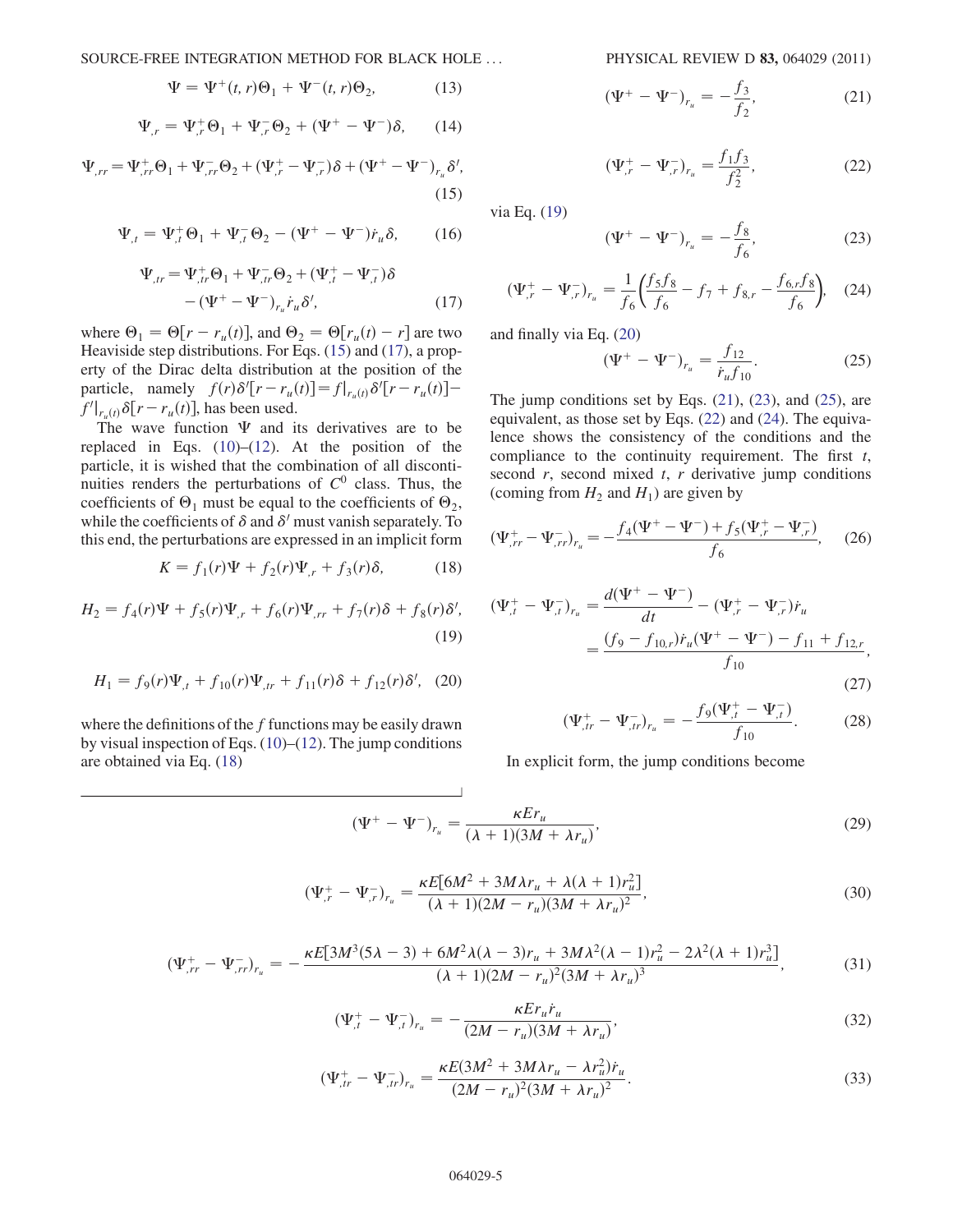#### SOFIANE AOUDIA AND ALESSANDRO D. A. M. SPALLICCI PHYSICAL REVIEW D 83, 064029 (2011)

Having established the jump conditions for any value of l at first order, we now turn to the presentation of the integration scheme. It is remarked that first derivatives of the jump conditions suffice to a scheme at first order.

# IV. THE NUMERICAL METHOD

<span id="page-5-0"></span>Our integration domain is discretized using a twodimensional uniform mesh based on the coordinates  $t, r^*$ as depicted in Fig. [1,](#page-5-1) where  $-450 \lt r^*/2M \lt 1000$  and  $0 \lt t \lt t$ , with t, greater than the falling time. Each  $0 < t < t_{\text{end}}$ , with  $t_{\text{end}}$  greater than the falling time. Each cell has an area of  $2h^2$  where  $\sqrt{2}h$  is the dimension of an edge of the cell. The evolution scheme starts with the initial data approach by Martel and Poisson [[50](#page-10-13)].

#### The numerical scheme

The jump conditions determined in the previous section are functions of the  $t$ ,  $r$  variables, but for convenience in the following computations, they are transformed into functions of  $t$ ,  $r^*$ . The integration method considers cells belonging to two groups: for cells which are never crossed by the particle, the integrating approach is drawn by the LPMP method, whereas for cells which are crossed, we propose our strategy.

There are four subcases representing the different parti-cle trajectories inside the cell, see Figs. [2](#page-5-2)–[5.](#page-5-3) We define  $\alpha$ ,  $\beta$ ,  $\gamma$ ,  $\delta$  the four vertices of the diamond centered on  $\sigma$  and initially consider the world line crossing the cell as displayed in Fig. [2.](#page-5-2) The trajectory crosses the line  $\beta$ - $\delta$  at the point a and the line  $\alpha$ - $\gamma$  at the point b. We also define the shift  $\epsilon_a$  and the lapse  $\epsilon_b$  as  $\epsilon_a = \min\{r_a^* - r_b^*, r_b^* - r_a^*\}$  $\epsilon_b = \min\{t_\alpha - t_b, t_b - t_\gamma\}$ , respectively. The jump

<span id="page-5-1"></span>

FIG. 1 (color online). Numerical domain: a staggered  $1 +$ 1-dimensional mesh in  $t, r^*$  coordinates. The geodesic trajectory of the particle is represented by the continued line  $\gamma$ . The shadowed cells are those crossed by the particle.

<span id="page-5-2"></span>

<span id="page-5-4"></span>FIG. 2 (color online). Cell crossed by the particle. The particle crosses the segment  $\lceil \sigma \delta \rceil$  at the point a and the segment  $\lceil \sigma \alpha \rceil$  at the point b.



<span id="page-5-5"></span>FIG. 3 (color online). Cell crossed by the particle. The particle crosses the segment  $[\sigma \gamma]$  at the point b and the segment  $[\sigma \beta]$  at the point a the point a.



<span id="page-5-3"></span>FIG. 4 (color online). Cell crossed by the particle. The particle crosses the segment  $\lceil \sigma \delta \rceil$  at the point a.



FIG. 5 (color online). Cell crossed by the particle. The particle crosses the segment  $[\sigma \beta]$  at the point *a*.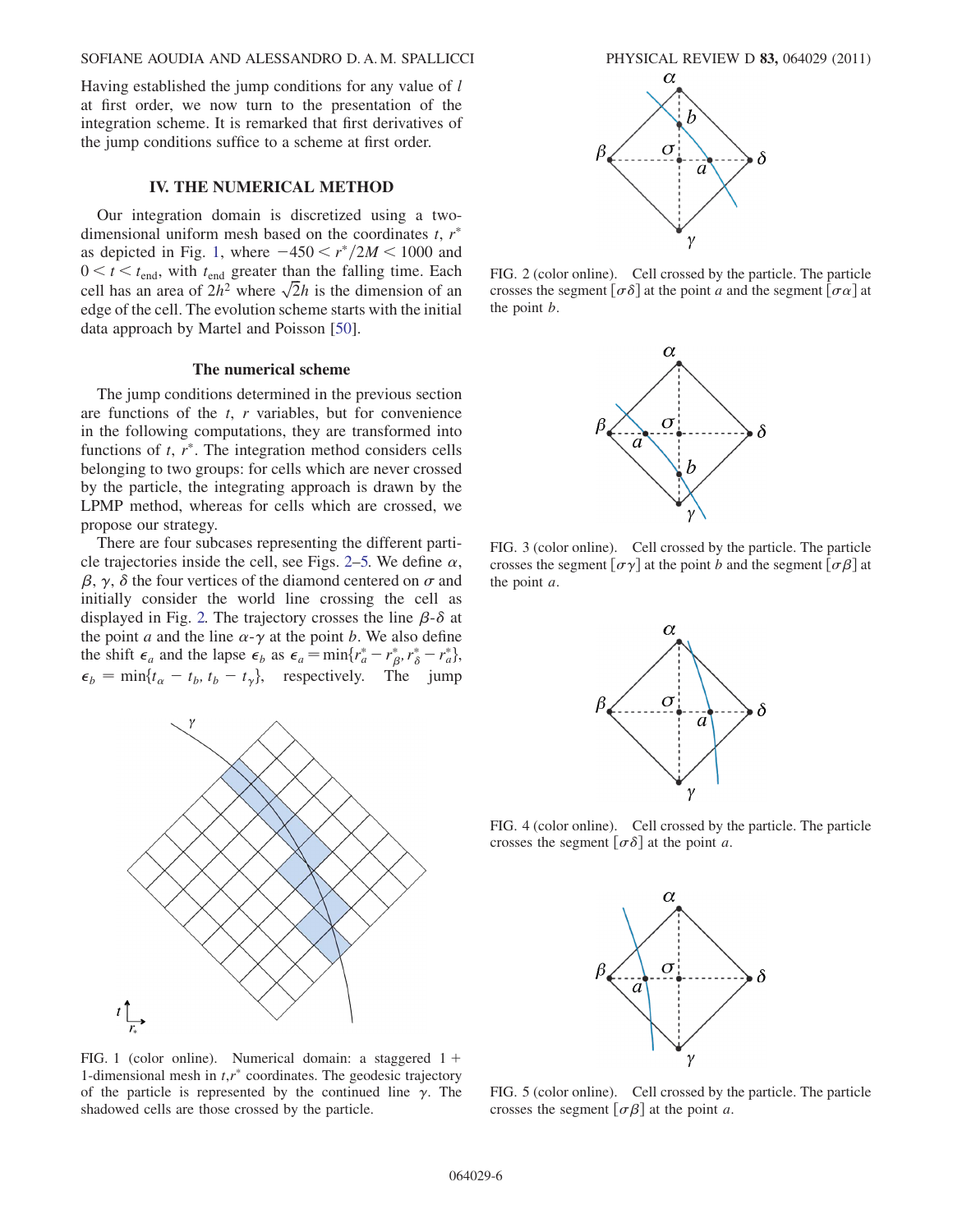conditions at the  $a, b$  coordinates express six analytical equations

$$
(\Psi^+ - \Psi^-)_a = [\Psi]_a,\tag{34}
$$

$$
(\Psi^+ - \Psi^-)_b = [\Psi]_b, \tag{35}
$$

$$
(\Psi^+_{,r^*} - \Psi^-_{,r^*})_a = [\Psi_{,r^*}]_a, \tag{36}
$$

$$
(\Psi_{,r^*}^+ - \Psi_{,r^*}^-)_b = [\Psi_{,r^*}]_b, \tag{37}
$$

$$
(\Psi_{,t}^{+} - \Psi_{,t}^{-})_{a} = [\Psi_{,t}]_{a}, \qquad (38)
$$

$$
(\Psi_{,t}^{+} - \Psi_{,t}^{-})_{b} = [\Psi_{,t}]_{b}.
$$
 (39)

We maintain the superscript notation for which the wave function values between the world line and infinity are noted by the plus sign, and conversely by the minus sign for the values between the world line and the horizon (incidentally, such notation would also be applicable to the LPMP method).

<span id="page-6-1"></span>Using a first-order expansion, we get a set of six numerical equations. For case 1, see Fig. [2](#page-5-2), they are

$$
\Psi_{\alpha}^{+} = \Psi^{+}(t_b + \epsilon_b, r_b^{*}) = \Psi_b^{+} + \epsilon_b \Psi_{,t}^{+}|_b,
$$
 (40)

<span id="page-6-5"></span><span id="page-6-4"></span>
$$
\Psi_{\sigma}^{-} = \Psi^{-}(t_b - (h - \epsilon_b), r_b^{*}) = \Psi_b^{-} - (h - \epsilon_b)\Psi_{,t}^{-}|_b,
$$
 (41)

$$
\Psi_{\gamma}^{-} = \Psi^{-}(t_b - 2h + \epsilon_b, r_b^*) = \Psi^{-}(t_{\sigma} - h, r_b^*)
$$

$$
= \Psi_{\sigma}^{-} - h\Psi_{,t}^{-}|_{\sigma}, \tag{42}
$$

<span id="page-6-3"></span>
$$
\Psi_{\delta}^{+} = \Psi^{+}(t_a, r_a^* + \epsilon_a) = \Psi_a^{+} + \epsilon_a \Psi_{,r^*}^{+}|_a,
$$
 (43)

<span id="page-6-7"></span>
$$
\Psi_{\sigma}^- = \Psi^-(t_a, r_a^* - (h - \epsilon_a)) = \Psi_a^- - (h - \epsilon_a)\Psi_{,r^*}^-|_a, \quad (44)
$$

$$
\Psi_{\beta}^{-} = \Psi^{-}(t_{a}, r_{a}^{*} - 2h + \epsilon_{a}) = \Psi^{-}(t_{\sigma}, r_{\sigma}^{*} - h)
$$

$$
= \Psi_{\sigma}^{-} - h\Psi_{,r^{*}}^{-}|_{\sigma}.
$$
(45)

<span id="page-6-2"></span>Our aim is the determination of the value of  $\Psi^+_{\alpha}$ , knowing those of  $\Psi_{\beta}^-, \Psi_{\gamma}^-, \Psi_{\delta}^+, \epsilon_a, \epsilon_b, [\Psi_{a,b}, [\Psi_{r}]_{a,b}]$ and  $[\Psi_t]_{a,b}$  To this end, we subtract Eq. [\(41](#page-6-1)) from Eq. ([40\)](#page-6-2), Eq. ([44](#page-6-3)) from Eq. ([43](#page-6-4)) and obtain, respectively

<span id="page-6-8"></span>
$$
\Psi_{\alpha}^{+} = \Psi_{\sigma}^{-} + [\Psi]_{b} + \epsilon_{b} [\Psi_{,t}]_{b} + h \Psi_{,t}^{-} \vert_{b}, \qquad (46)
$$

$$
\Psi_{\delta}^{+} = \Psi_{\sigma}^{-} + [\Psi]_{a} + \epsilon_{a} [\Psi_{,r^{*}}]_{a} + h \Psi_{,r^{*}}^{-} \vert_{a}.
$$
 (47)

<span id="page-6-6"></span>Summing Eq. [\(42\)](#page-6-5), ([46](#page-6-6)), [\(45\)](#page-6-7), and [\(47\)](#page-6-8), and combining the results, we finally get

$$
\Psi_{\alpha}^{+} = \Psi_{\beta}^{-} - \Psi_{\gamma}^{-} + \Psi_{\delta}^{+} - [\Psi]_{a} + [\Psi]_{b} - \epsilon_{a} [\Psi_{,r^{*}}]_{a}
$$

$$
+ \epsilon_{b} [\Psi_{,t}]_{b}.
$$
\n(48)

We thus have obtained, without direct integration of the singular source, the value of the upper node. Furthermore, the latter depends solely on analytic expressions, and obviously on the other values at the cell corners. Similar relations are found for the other three cases. For case 2 (Fig. [3](#page-5-4)), we obtain

$$
\Psi_{\alpha}^{+} = \Psi_{\beta}^{-} - \Psi_{\gamma}^{-} + \Psi_{\delta}^{+} + [\Psi]_{a} - [\Psi]_{b} - \epsilon_{a} [\Psi_{,r^{*}}]_{a}
$$

$$
+ \epsilon_{b} [\Psi_{,t}]_{b};
$$
(49)

for case 3 (Fig. [4\)](#page-5-5)

$$
\Psi_{\alpha}^{-} = \Psi_{\beta}^{-} - \Psi_{\gamma}^{-} + \Psi_{\delta}^{+} - [\Psi]_{a} - \epsilon_{a} [\Psi_{,r^{*}}]_{a}; \quad (50)
$$

for case 4 (Fig. [5\)](#page-5-3)

$$
\Psi_{\alpha}^{+} = \Psi_{\beta}^{-} - \Psi_{\gamma}^{+} + \Psi_{\delta}^{+} + [\Psi]_{a} - \epsilon_{a}[\Psi_{,r^{*}}]_{a}.
$$
 (51)

In a concise form, the four cases might be represented by a single expression (where  $\Psi_{\alpha}$  stands for  $\Psi_{\alpha}^{+}$  or  $\Psi_{\alpha}^{-}$ , and  $\Psi_{\gamma}$  stands for  $\Psi_{\gamma}^{+}$  or  $\Psi_{\gamma}^{-}$ )

$$
\Psi_{\alpha} = \Psi_{\beta} - \Psi_{\gamma} + \Psi_{\delta}^{+} \mp \{ [\Psi]_{a} - B[\Psi]_{b} \} - \epsilon_{a} [\Psi_{,r^{*}}]_{a}
$$

$$
+ B \epsilon_{b} [\Psi_{,t}]_{b}, \tag{52}
$$

where the upper sign holds when  $r_a^* > r_\sigma^*$  and the lower when  $r_a^* \leq r_b^*$ ,  $B = 0$  if the particle does not cross the  $\alpha$ - $\gamma$  line, and  $B = 1$  otherwise line, and  $B = 1$  otherwise.

# <span id="page-6-0"></span>V. RADIATED WAVE FORMS AT INFINITY AND THE WAVE FUNCTION AT THE PARTICLE

We confirm the existing wave forms previously published by Lousto and Price [\[49\]](#page-10-12), and Martel and Poisson [\[50\]](#page-10-13). In this section, the results from a code based on the LPMP method (full second order) are compared to those obtained by the -I- method (first order for the filled cells, as presented herein, and LPMP-like for empty cells). In spite of the partially different order of the two codes, the difference between the wave forms computed by the two methods is marginal. Incidentally, this occurs in absence of a recognized standard to which refer different numerical approaches.

Figures [6](#page-7-0) and [7](#page-7-1) show the  $l = 2$  wave forms for the LPMP and -I- methods, for a particle falling radially, with zero initial velocity, from  $r_{u0}/2M = 5$  and  $r_{u0}/2M =$ 20, respectively, in units  $u = t - r^*$ ,  $(2M/m)\Psi$ . The initial data are given by the minimal  $(\alpha = 1)$  initial data condidata are given by the minimal ( $\alpha = 1$ ) initial data condition  $H_2 = \alpha K$  for both cases (the parameter  $\alpha$ , introduced in [\[50\]](#page-10-13), measures the amount of radiation present on the initial hypersurface and for  $\alpha = 1$ , the initial metric is conformally flat).

Figures [8](#page-7-2) and [9](#page-7-3) show the logarithmic (absolute) difference for the  $l = 2$  wave forms between the LPMP and -Imethods, for a particle falling radially, with zero initial velocity, from  $r_{u0}/2M = 5$  and  $r_{u0}/2M = 20$ , respectively. It is evinced that the normalized wave function amplitudes differ of an amount between  $10^{-3}$  and  $10^{-8.5}$ , in normalized units.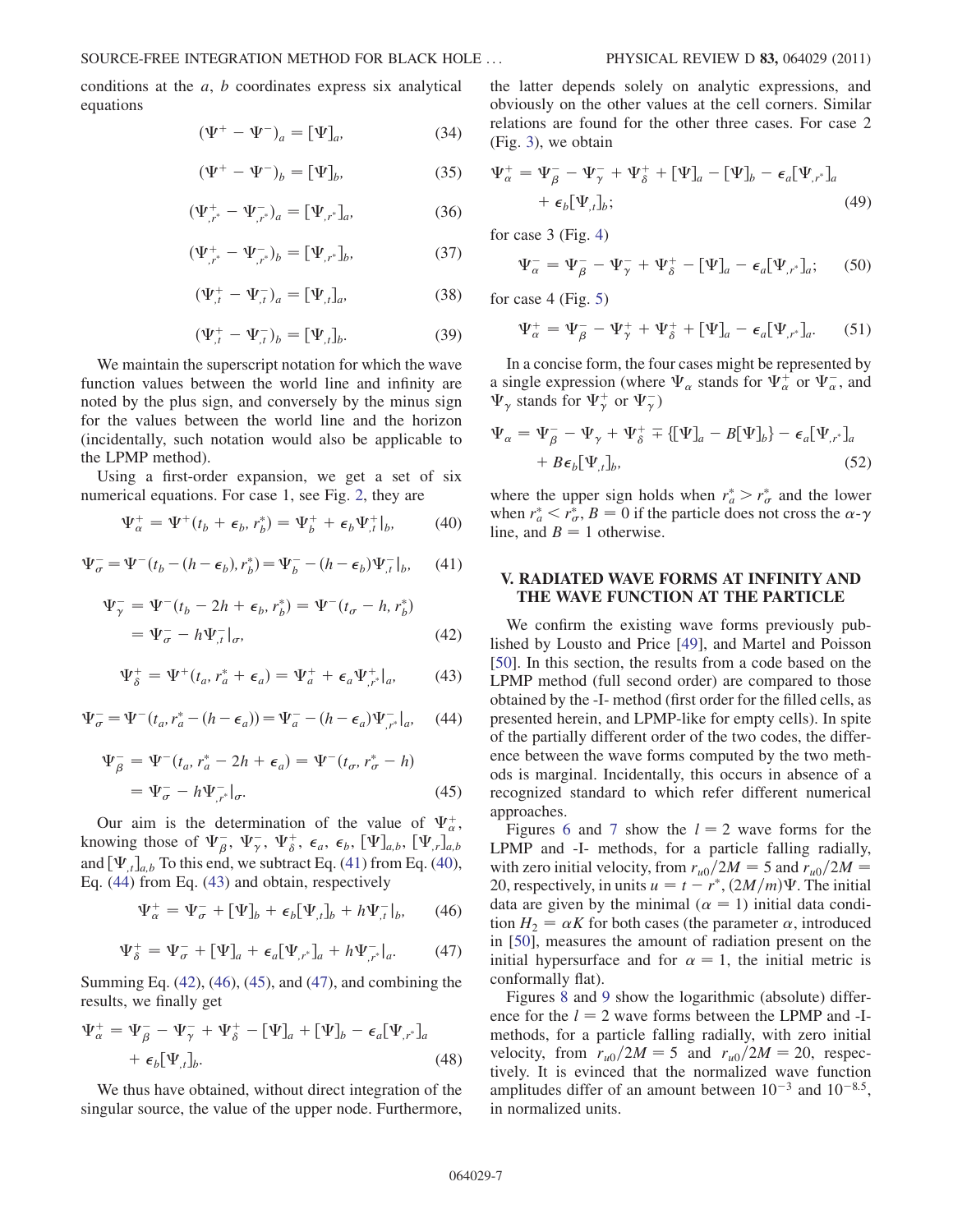<span id="page-7-0"></span>

FIG. 6 (color online). Radiated  $l = 2$  wave form for a particle falling radially from  $r_{u0}/2M = 5$  with zero initial velocity, in units  $u = t - r^*$ ,  $(2M/m)\Psi$ . The dashed and solid line represent<br>the -I- and I PMP methods, respectively the -I- and LPMP methods, respectively.

We show also the behavior of the wave function at the position of the particle, Figs. [10](#page-8-0) and [11](#page-8-1). The theoretical jump condition, Eq. ([29](#page-4-10)), and the numerical result well overlap at the particle position, as it may be inferred from the logarithmic (absolute) difference plots, Figs. [12](#page-8-2) and [13.](#page-8-3) The discrepancy in normalized units is between  $10^{-3}$  and  $10^{-6.5}$ .

#### **Discussion**

The features of the -I- method can be summarized as follows:

<span id="page-7-1"></span>

FIG. 7 (color online). Radiated  $l = 2$  wave form for a particle falling radially from  $r_{u0}/2M = 20$  with zero initial velocity, in units  $u = t - r^*$ ,  $(2M/m)\Psi$ . The dashed and solid line represent<br>the -I- and I PMP methods, respectively the -I- and LPMP methods, respectively.

<span id="page-7-2"></span>

FIG. 8 (color online). Logarithmic (absolute) difference plot for a particle falling radially from  $r_{u0}/2M = 5$  with zero initial velocity, in units  $u = t - r^*$ ,  $(2M/m)\Psi$ , between the -I- and I PMP methods  $(l = 2)$ LPMP methods  $(l = 2)$ .

- (i) For the grid cells crossed by the particle, direct and explicit integration of the wave equation, the source term with the associated singularities and the potential, is avoided. This determines also a faster code.
- (ii) Reliability is improved, since analytic expressions totally replace the numerical expressions representing the source. The terminology ''source-free'' is due to this feature.
- (iii) A higher order scheme can be written, starting from a higher order Taylor expansion for Eqs. ([40](#page-6-2))–([45\)](#page-6-7), and associated to this method [\[65\]](#page-10-27).

<span id="page-7-3"></span>

FIG. 9 (color online). Logarithmic (absolute) difference plot for a particle falling radially from  $r_{u0}/2M = 20$  with zero initial velocity, in units  $u = t - r^*$ ,  $(2M/m)\Psi$ , between the -I- and I PMP methods  $(l = 2)$ LPMP methods  $(l = 2)$ .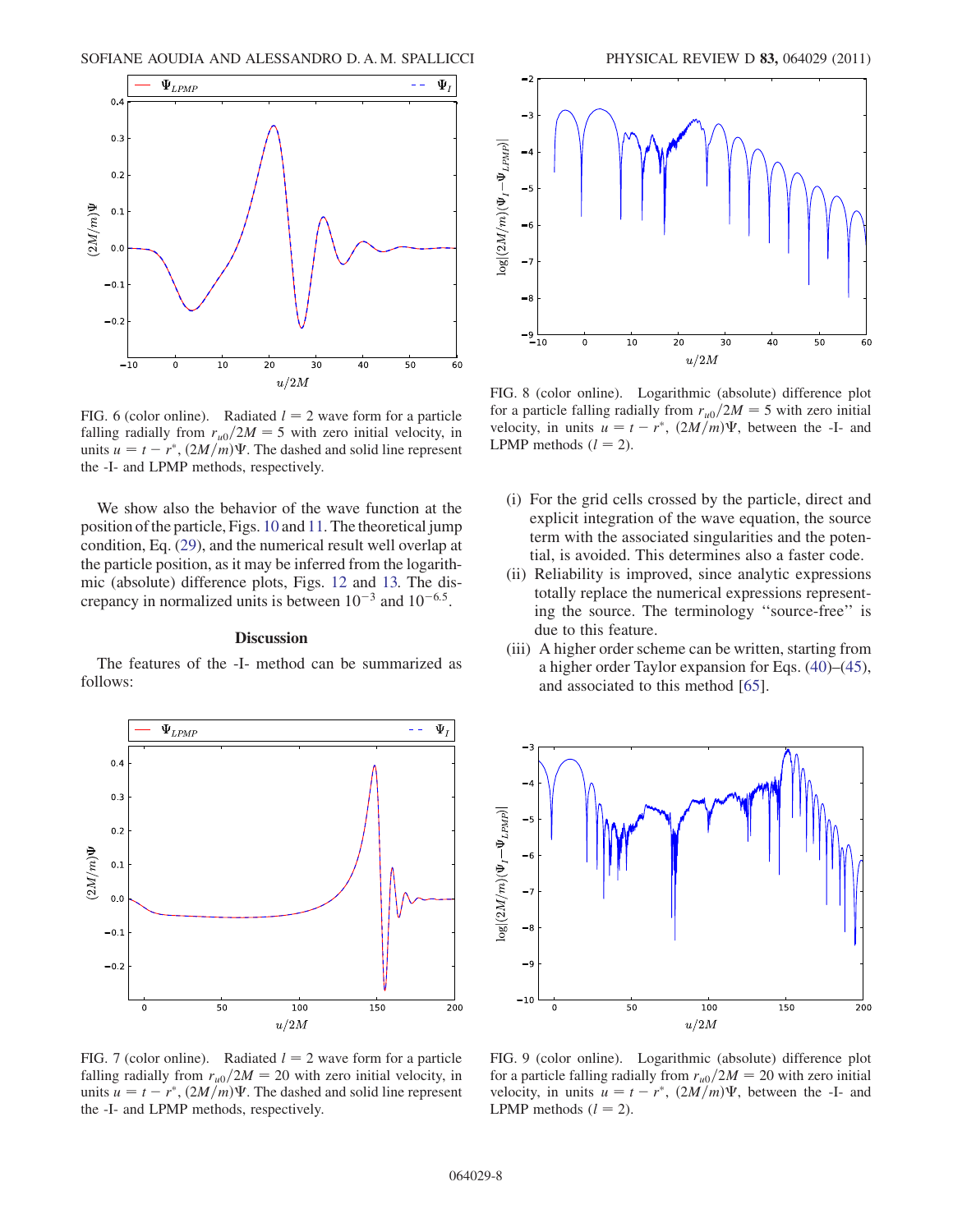<span id="page-8-0"></span>

FIG. 10 (color online). Wave function  $(\Psi^+$ , dashed-dotted line, and  $\Psi^-$ , dotted line) at the particle position for a particle falling radially from  $r_{u0}/2M = 5$  with zero initial velocity  $(l = 2)$ , in units  $u = t - r^*$ ,  $(2M/m)\Psi$ . The numerical jump<br>condition  $[\Psi]$  solid line, and the theoretical jump condition condition  $[\Psi]_{num}$ , solid line, and the theoretical jump condition  $[\Psi]_{\text{the}}$ , dashed line Eq. [\(29\)](#page-4-10), are shown.

(iv) The applicability of the method stretches out to generic orbits. It is our concern to apply the -Imethod to circular and eccentric orbits, even if these orbits are not accompanied by perturbations of  $C^0$  class. The rationale poses on the following consideration. Instead of using the continuity of the

<span id="page-8-1"></span>

FIG. 11 (color online). Wave function  $(\Psi^+$ , dashed-dotted line, and  $\Psi^-$ , dotted line) at the particle position for a particle falling radially from  $r_{u0}/2M = 20$  with zero initial velocity  $(l = 2)$ , in units  $u = t - r^*$ ,  $(2M/m)\Psi$ . The numerical jump<br>condition  $[\Psi]$  solid line, and the theoretical jump condition condition  $[\Psi]_{num}$ , solid line, and the theoretical jump condition  $[\Psi]_{\text{the}}$ , dashed line Eq. [\(29\)](#page-4-10), are shown.

<span id="page-8-2"></span>

FIG. 12 (color online). Logarithmic (absolute) difference plot for a particle falling radially from  $r_{u0}/2M = 5$  with zero initial velocity, in units  $u = t - r^*$ ,  $(2M/m)\Psi$ , at the particle position,<br>between theoretical and numerical jump conditions  $(l = 2)$ between theoretical and numerical jump conditions  $(l = 2)$ .

perturbations to get the jump conditions, we assume that the even and odd wave equations are satisfied by  $\Psi$ , respectively R, being  $C^{-1}$ . Using this approach, we have obtained encouraging results for an eccentric orbit [[64](#page-10-26)].

(v) The disadvantage of this method is represented by the four possible trajectories that a particle may follow inside a given cell, instead of the three possible paths of the LPMP method. A different labeling of the intersections between the particle world line and the cell, though, reduces the number of cases to three [\[65\]](#page-10-27).

<span id="page-8-3"></span>

FIG. 13 (color online). Logarithmic (absolute) difference plot for a particle falling radially from  $r_{u0}/2M = 20$  with zero initial velocity, in units  $u = t - r^*$ ,  $(2M/m)\Psi$ , at the particle position,<br>between theoretical and numerical iumn conditions  $(l = 2)$ between theoretical and numerical jump conditions  $(l = 2)$ .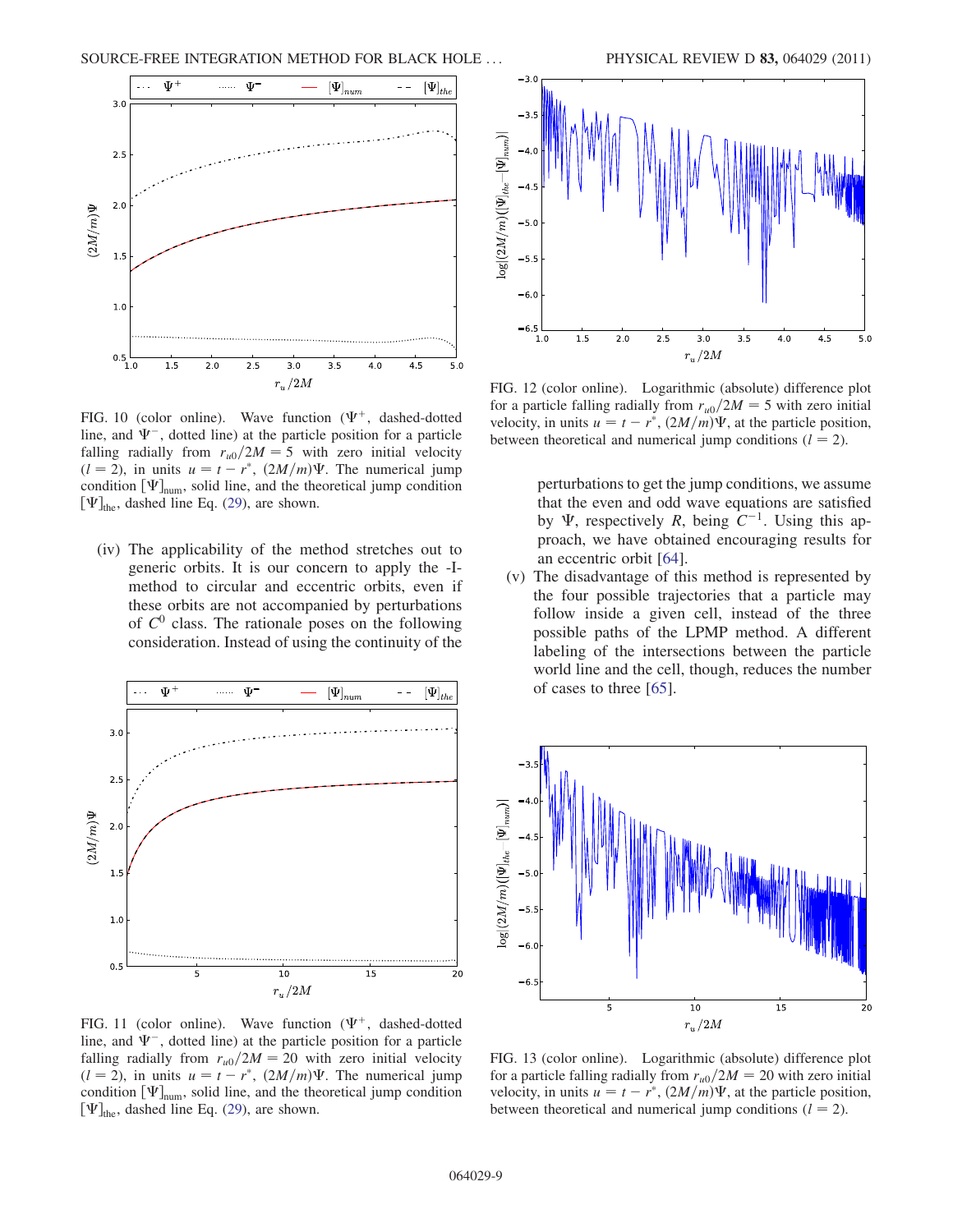# VI. CONCLUSIONS AND OUTLOOK

<span id="page-9-23"></span>We have presented a novel integration method in the time domain for the Zerili-Moncrief wave equation at first order, for cells crossed by the particle world line. The forward time value in the upper node of the  $(t, r^*)$  grid cell is obtained by the linear combination of the three preceding node values and of the analytic jump conditions. Therefore, the numerical integration does not deal any longer with the source term, the associated singularities and the potential. The direct integration of the wave equation is circumvented.

The wave forms at infinity confirm published results, and the wave function at the particle position shows a well-behaved pattern. Our final aim is the evaluation and the application of the back-action at the position of the particle, in a self-consistent manner.

The indirect or source-free method has been developed to fourth order [[65](#page-10-27)] and applied to generic orbits [\[64\]](#page-10-26).

Beyond the scenario of EMRIs, other lines of investigation may emerge. One concerns the formal relation between the algorithms of the indirect and LPMP approaches [[49,](#page-10-12)[50](#page-10-13)]. Another considers applicability of the indirect method to all wave equations with a singular source term, and which the wave function of is constrained by a set of properties.

#### ACKNOWLEDGMENTS

Discussions with Stéphane Cordier (MAPMO-Orléans), Marc-Thierry Jaekel (LPT ENS—Paris), José Martin-Garcia (now at Wolfram Research) and Patxi Ritter (doctorate student-Orléans) have clarified the jump conditions. Support from the latter in coding and producing the figures is acknowledged. John Alexander Tully, astronomer at the Observatoire de la Cote d'Azur in Nice, is thanked for reading the manuscript. Helpful comments from the referee were appreciated and implemented. The authors wish to acknowledge the FNAK (Fondation Nationale Alfred Kastler), the C.J.C. (Confédération des Jeunes Chercheurs) and all organizations which stand against discrimination of foreign researchers.

- <span id="page-9-1"></span><span id="page-9-0"></span>[1] LISA websites. [http://lisa.jpl.nasa.gov,](http://lisa.jpl.nasa.gov) [http://www.esa.int/](http://www.esa.int/science/lisa) [science/lisa.](http://www.esa.int/science/lisa)
- <span id="page-9-2"></span>[2] B. S. Sathyaprakash and B. F. Schutz, [Classical Quantum](http://dx.doi.org/10.1088/0264-9381/20/10/324) Gravity 20[, S209 \(2003\)](http://dx.doi.org/10.1088/0264-9381/20/10/324).
- <span id="page-9-3"></span>[3] E.K. Porter, [arXiv:0910.0373v1](http://arXiv.org/abs/0910.0373v1).
- [4] J. R. Gair and G. Jones, [Classical Quantum Gravity](http://dx.doi.org/10.1088/0264-9381/24/5/007) 24, [1145 \(2007\)](http://dx.doi.org/10.1088/0264-9381/24/5/007).
- [5] J. R. Gair, I. Mandel, and L. Wen, [J. Phys. Conf. Ser.](http://dx.doi.org/10.1088/1742-6596/122/1/012037) 122, [012037 \(2008\)](http://dx.doi.org/10.1088/1742-6596/122/1/012037).
- [6] J. R. Gair, I. Mandel, and L. Wen, [Classical Quantum](http://dx.doi.org/10.1088/0264-9381/25/18/184031) Gravity 25[, 184031 \(2008\)](http://dx.doi.org/10.1088/0264-9381/25/18/184031).
- <span id="page-9-4"></span>[7] N. J. Cornish, [arXiv:0804.3323v3.](http://arXiv.org/abs/0804.3323v3)
- <span id="page-9-5"></span>[8] S. Babak, J. R. Gair, and E. K. Porter, [Classical Quantum](http://dx.doi.org/10.1088/0264-9381/26/13/135004) Gravity 26[, 135004 \(2009\)](http://dx.doi.org/10.1088/0264-9381/26/13/135004).
- <span id="page-9-6"></span>[9] L. Barack and C. Cutler, Phys. Rev. D 70[, 122002 \(2004\).](http://dx.doi.org/10.1103/PhysRevD.70.122002)
- <span id="page-9-7"></span>[10] E. Racine and C. Cutler, *Phys. Rev. D* **76**[, 124033 \(2007\).](http://dx.doi.org/10.1103/PhysRevD.76.124033)
- [11] N.J. Cornish and L.J. Rubbo, *[Phys. Rev. D](http://dx.doi.org/10.1103/PhysRevD.67.022001)* 67, 022001 [\(2003\)](http://dx.doi.org/10.1103/PhysRevD.67.022001); 67[029905\(E\) \(2003\).](http://dx.doi.org/10.1103/PhysRevD.67.029905)
- <span id="page-9-8"></span>[12] M. Vallisneri, Phys. Rev. D **71**[, 022001 \(2005\)](http://dx.doi.org/10.1103/PhysRevD.71.022001).
- [13] A. Petiteau, G. Auger, H. Halloin, O. Jeannin, E. Plagnol, S. Pireaux, T. Regimbau, and J.-Y. Vinet, [Phys. Rev. D](http://dx.doi.org/10.1103/PhysRevD.77.023002) 77, [023002 \(2008\)](http://dx.doi.org/10.1103/PhysRevD.77.023002).
- <span id="page-9-10"></span><span id="page-9-9"></span>[14] L. Blanchet, A. Spallicci, and B. Whiting, Mass and Motion in General Relativity (Springer, Berlin, 2011).
- <span id="page-9-11"></span>[15] T. Regge and J. A. Wheeler, *Phys. Rev.* **108**[, 1063 \(1957\).](http://dx.doi.org/10.1103/PhysRev.108.1063)
- [16] A. Nagar, T. Damour, and A. Tartaglia, [Classical Quantum](http://dx.doi.org/10.1088/0264-9381/24/12/S08) Gravity 24[, S109 \(2007\)](http://dx.doi.org/10.1088/0264-9381/24/12/S08).
- [17] T. Damour and A. Nagar, Phys. Rev. D **76**[, 064028 \(2007\).](http://dx.doi.org/10.1103/PhysRevD.76.064028)
- <span id="page-9-12"></span>[18] S. Bernuzzi and A. Nagar, *Phys. Rev. D* **81**[, 084056 \(2010\).](http://dx.doi.org/10.1103/PhysRevD.81.084056)
- [19] T. Damour, Phys. Rev. D **81**[, 024017 \(2010\).](http://dx.doi.org/10.1103/PhysRevD.81.024017)
- <span id="page-9-14"></span><span id="page-9-13"></span>[20] N. Yunes, A. Buonanno, S. A. Hughes, M. C. Miller, and Y. Pan, Phys. Rev. Lett. 104[, 091102 \(2010\)](http://dx.doi.org/10.1103/PhysRevLett.104.091102).
- <span id="page-9-15"></span>[21] L. Blanchet, S. Detweiler, A. Le Tiec, and B. F. Whiting, Phys. Rev. D 81[, 064004 \(2010\).](http://dx.doi.org/10.1103/PhysRevD.81.064004)
- <span id="page-9-16"></span>[22] L. Blanchet, S. Detweiler, A. Le Tiec, and B. F. Whiting, Phys. Rev. D 81[, 084033 \(2010\).](http://dx.doi.org/10.1103/PhysRevD.81.084033)
- <span id="page-9-17"></span>[23] L. Barack, T. Damour, and N. Sago, [Phys. Rev. D](http://dx.doi.org/10.1103/PhysRevD.82.084036) 82, [084036 \(2010\).](http://dx.doi.org/10.1103/PhysRevD.82.084036)
- [24] U. Sperhake, Theory Meets Data Analysis at Comparable and Extreme Mass Ratios (Perimeter Institute, Waterloo, Canada, 2010).
- <span id="page-9-18"></span>[25] R. Ruffini and J.A. Wheeler, in Significance of Space Research for Fundamental Physics, ESRO Colloquium, Interlaken 1969, ESRO-52, edited by A. F. Moore and V. Hardy (European Space Research Organisation, Paris, 1971), p. 45.
- <span id="page-9-19"></span>[26] R. Ruffini and J. A. Wheeler, in The Astrophysical Aspects of the Weak Interactions, Cortona 1970, ANL Quaderno n. 157, edited by G. Bernardini, E. Amaldi, and L. Radicati di Brozolo (Accademia Nazionale dei Lincei, Roma, 1971), p. 165.
- <span id="page-9-25"></span><span id="page-9-20"></span>[27] F.J. Zerilli, Ph.D. thesis, Princeton University, 1969.
- <span id="page-9-24"></span>[28] F.J. Zerilli, *[Phys. Rev. Lett.](http://dx.doi.org/10.1103/PhysRevLett.24.737)* **24**, 737 (1970).
- <span id="page-9-21"></span>[29] F.J. Zerilli, [J. Math. Phys. \(N.Y.\)](http://dx.doi.org/10.1063/1.1665380) 11, 2203 (1970).
- [30] F.J. Zerilli, Phys. Rev. D 2[, 2141 \(1970\);](http://dx.doi.org/10.1103/PhysRevD.2.2141) in Black Holes, Les Houches 1972, edited by C. DeWitt and B. DeWitt (Gordon and Breach Science Publ., New York, 1973).
- <span id="page-9-22"></span>[31] J. Droste, Kon. Ak. Wetensch. Amsterdam 23, 968 (1915); [Proc. Acad. Sci. Amsterdam 17, 998 (1915)].